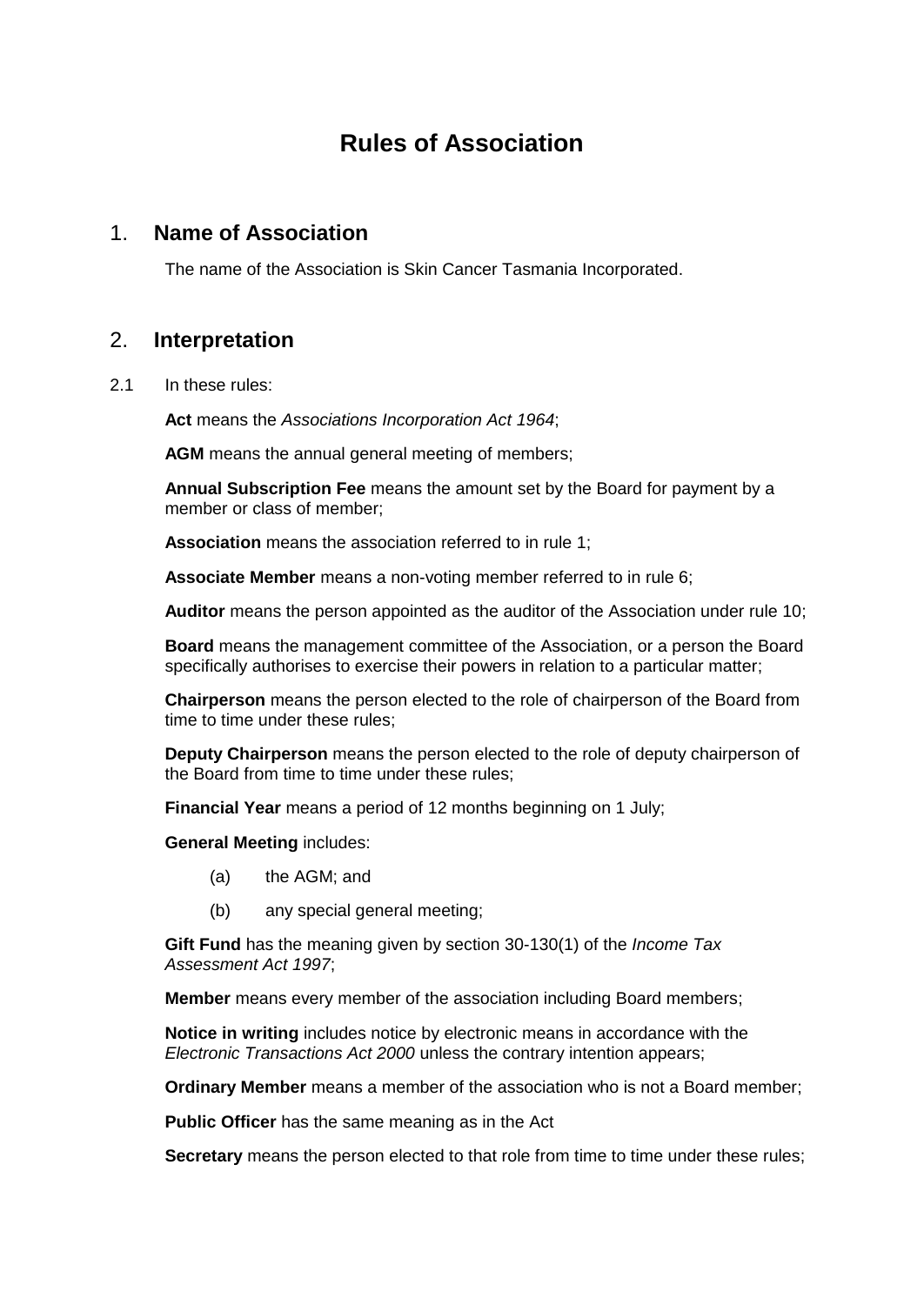**Special General Meeting** means any general meeting other than the AGM;

**Special Resolution** has the same meaning as in the Act; and

**Treasurer** means the person elected to that role from time to time under these rules, or a person the Board specifically authorises to exercise the treasurer's powers in relation to a particular matter.

- 2.2 In these rules unless the contrary intention appears:
	- (a) words and phrases which are given a special meaning by the Act have the same meaning in these rules;
	- (b) words in the singular include the plural and vice versa;
	- (c) words importing a gender include each other gender;
	- (d) a reference to any law or any statute, regulations, by law or proclamation is to be read as though the words "as modified or substituted from time to time" were added to the reference;
	- (e) headings do not affect the meaning or construction of these rules;
	- (f) where a word or a phrase is given a particular meaning other cognate parts of speech and grammatical forms of that word or phrase shall have a corresponding meaning; and
	- (g) words importing persons include corporations, companies, associations and institutions.
- 2.3 The model rules prescribed under section 16 of the Act do not apply to the Association.

## <span id="page-1-0"></span>3. **Association's office**

The office of the Association is to be at such place as the Board determines from time to time.

## <span id="page-1-1"></span>4. **Objects and purposes of Association**

- 4.1 The basic object of the Association is to minimise the impact of skin cancer including melanoma on all Tasmanians through the provision of support for those living with skin cancer, melanoma and metastatic disease, their families, carers, and friends and through raising skin cancer awareness in the Tasmanian community.
- <span id="page-1-2"></span>4.2 In addition to the basic object of the Association, the objects and purposes of the Association include doing any lawful thing incidental or conducive to the attainment of the basic object as the Board may decide from time to time.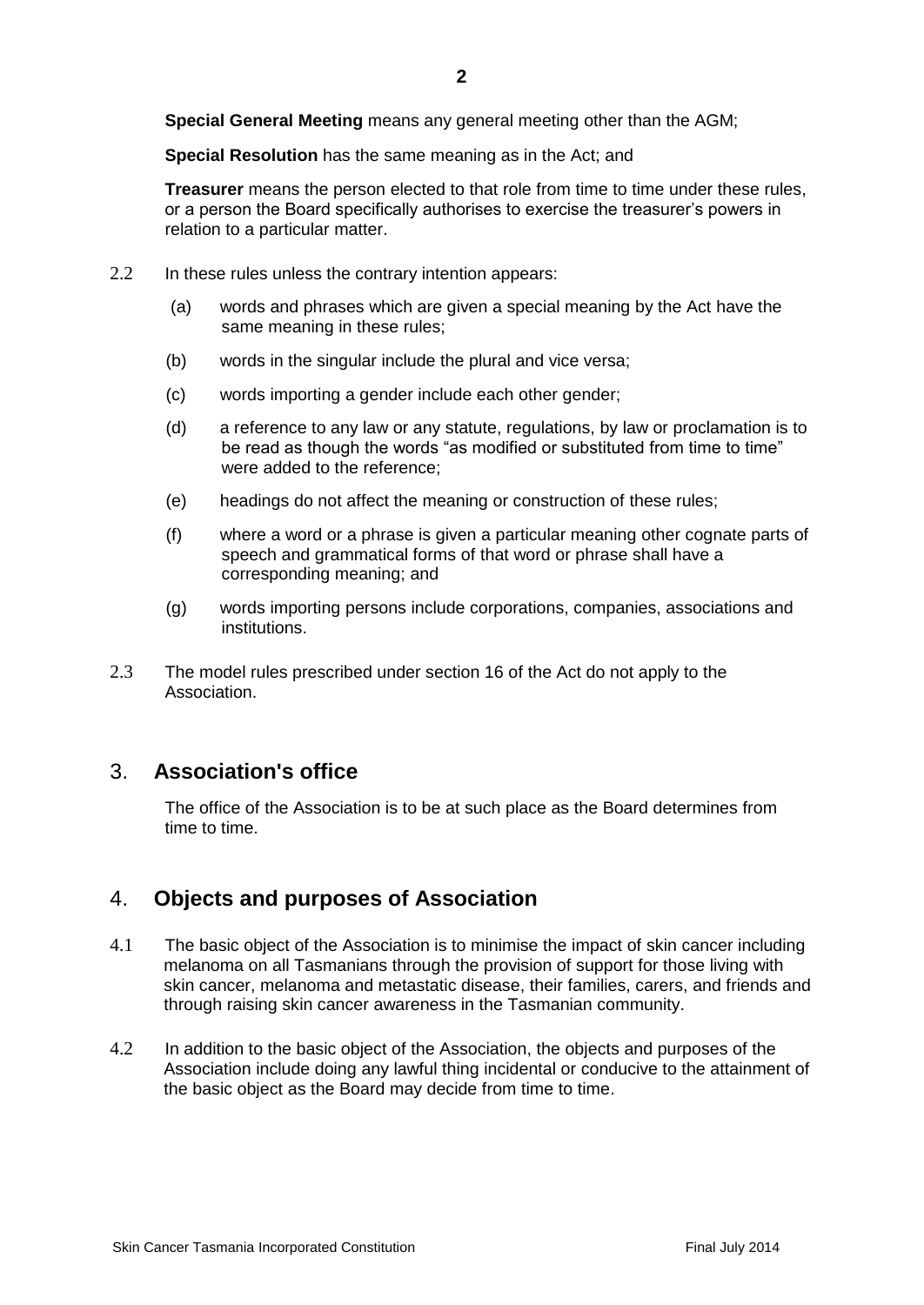## 5. **Gift Fund**

**t**

The Association will establish and maintain for the principal purpose of the Association (being its objects and purpose stated in rule 4 of this constitution) a Gift Fund for carrying on its activities.

#### 5.2 **Rules for Gift**

#### **Funds**

In respect of the Gift Fund established and maintained by the Association:

- (a) the Gift Fund is to be administered by the Board or a committee appointed by the Board for that purpose;
- (b) the majority of the persons administrating the Gift Fund must, by virtue of their tenure of some public office or their professional standing, have an underlying community responsibility, as distinct from obligations relating solely to the objects of the Association;
- (c) all donations to the Gift Fund and interest accruing on those donations must be credited to the Gift Fund;
- (d) the Gift Fund must not receive property or money other than donations;
- (e) donations to the Gift Fund must be kept separate from other money or property held by the Association;
- (f) the public is invited to contribute to the Gift Fund; and
- (g) receipts in the name of the Gift Fund must be issued for all donations to the Gift Fund.

#### **Money**

The Association must keep all amounts of money, property and any other asset or benefit that it receives other than amounts described in rule 5.2 (called General Money) separate to the Gift Fund. The Association may apply the General Money for the Association purposes as deemed appropriate by the Board, including defraying the costs of the Association in relation to or for the administering the Gift Fund.

#### 5.4 **Winding up**

#### **of Gift Fund**

If a Gift Fund maintained by the Association is wound up or if the endorsement of the Gift Fund as a deductible gift recipient is revoked or lapses, any surplus assets of the Gift Fund remaining after payment of liabilities attributable to it must be transferred to one or more funds, authorities or institutions to which income tax deductible gifts can be made.

## <span id="page-2-0"></span>6. **Membership of Association**

#### 5.3 **General**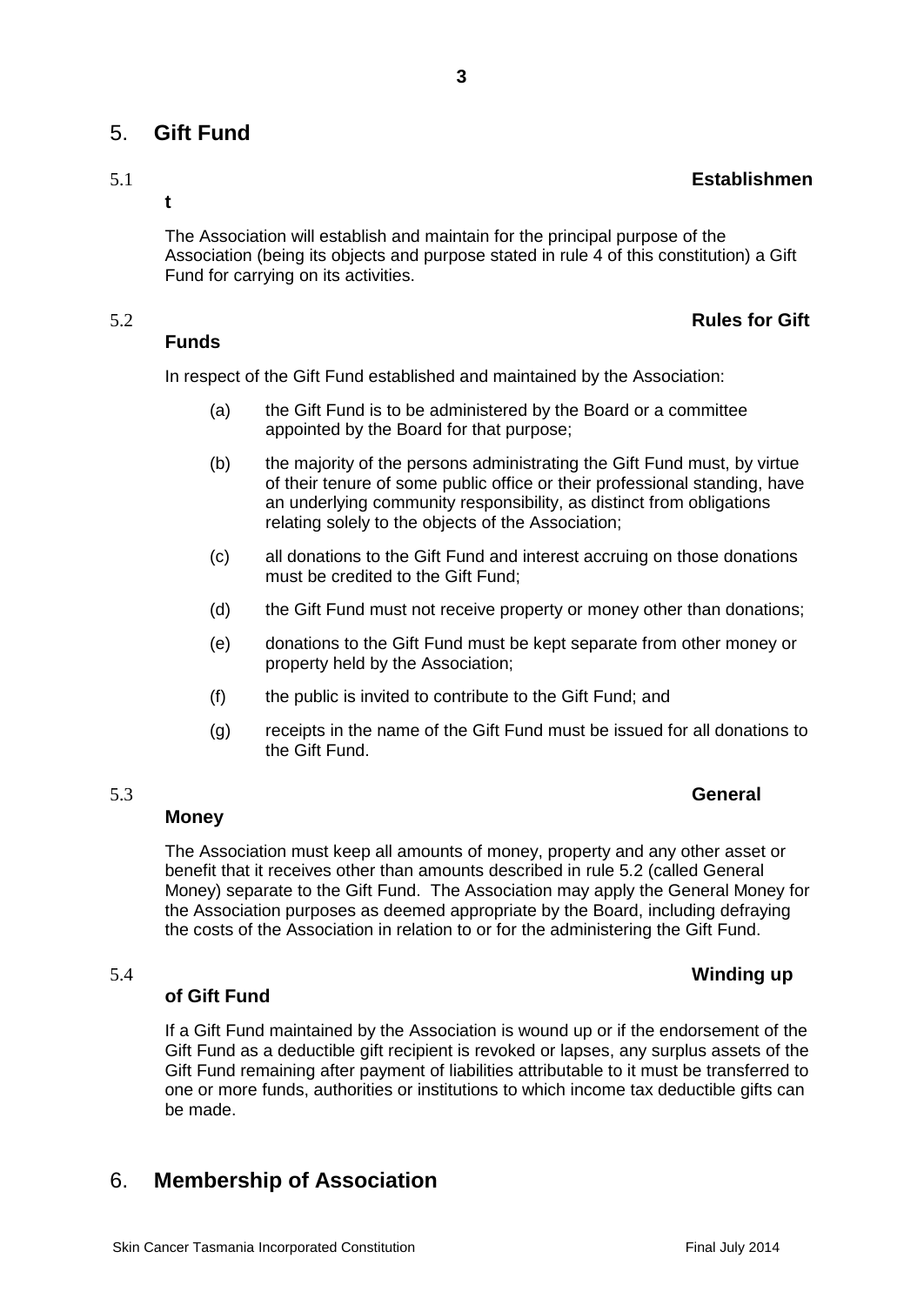- 6.1 The Board may, from time to time, determine:
	- (a) the various classes of membership of the Association;
	- (b) any restriction in the number of members or the number of members within each class;
	- (c) the qualifications for admission to each class; and
	- (d) the rights attached to being a member in each class, including whether a member in each class is entitled to vote at a general meeting of the Association.
- 6.2 Any person is eligible to apply to become a member of the Association.
- 6.3 An application to become a member of the Association must be delivered to the Public Officer of the Association, or that person's delegate, in the form (if any), together with any initial fee (if any), determined by the Board from time to time.
- 6.4 The Board determines whether an applicant may become a member. The Board is not required to give any reason for the rejection of any application to become a member.
- 6.5 The Board may waive or refund the initial fee and/or Annual Subscription Fees of any applicant or member (other than a member of the Board or a past member of the Board) on such terms and for such a period as it determines.
- 6.6 On an application being accepted by the Board, the Secretary must:
	- (a) so notify the applicant in writing, including details of the class of membership for which the applicant has been accepted and the rights that are then attached to that class;
	- (b) request payment of any amount owing for the initial fee and Annual Subscription Fee (being a *pro rata* sum if so determined by the Board); and
	- (c) upon receipt of that amount, enter the applicant's name in a register of members.
- 6.7 On an application being rejected by the Board, the Secretary must:
	- (a) so notify the applicant in writing; and
	- (b) refund in full any fees paid by the applicant.
- 6.8 A member of the Association may resign from the Association by delivering or sending by post or sending by e-mail to the Board a written notice of resignation.
- 6.9 Any right, privilege or obligation of a member as an ordinary member of the Association:
	- (a) is not capable of being transferred or transmitted; and
	- (b) terminates on the cessation of the membership.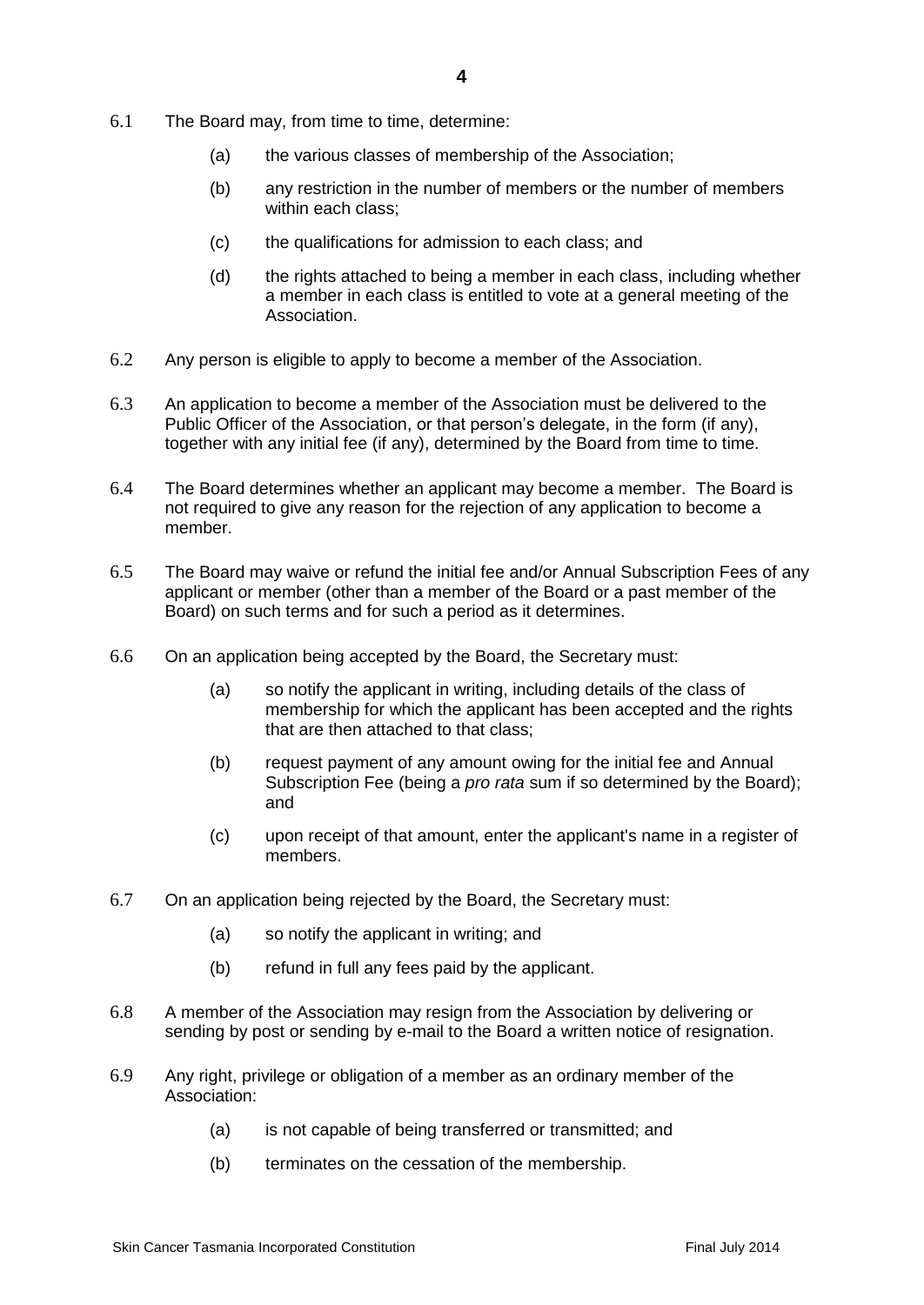- 6.10 If the Association is wound up:
	- (a) every member of the Association (other than an Associate Member); and
	- (b) every person who, within the period of 12 months immediately preceding the commencement of the winding up, was a member of the Association (other than an Associate Member),

is liable to contribute to the assets of the Association for payment of the debts or liabilities of the Association for the costs, charges, and expenses of the winding up, and for the adjustment of the rights of the contributories among themselves.

- 6.11 Any liability under rule 6.10 is not to exceed the Annual Subscription Fee.
- 6.12 A former member is not liable to contribute under rule 6.10 in respect of any debt or liability of the Association contracted after ceasing to be a member.

## <span id="page-4-0"></span>7. **Income and property of Association**

- 7.1 The income and property of the Association is to be applied solely towards the promotion of the objects and purposes of the Association.
- 7.2 No portion of the income and property of the Association is to be paid or transferred to any member of the Association except as *bona fide* remuneration for services rendered or expenses incurred on behalf of the Association.
- 7.3 The Association must not in respect of a person, appoint that person who is a member of the Board to any office of the Association of which there is payable any remuneration by way of salary, fees, or allowances.
- 7.4 An employee, member of the Board or member of the Association may be paid remuneration in return for services rendered to the Association including for goods supplied to the Association in the ordinary course of business.
- 7.5 In the event of the Association being dissolved, the amount which remains after such dissolution and the satisfaction of all debts and liabilities must be paid and applied by the Association in accordance with its powers to any organisation which has similar objects prohibiting the distribution of its assets and income to its members.

## <span id="page-4-1"></span>8. **Accounts of receipts and expenditure**

- 8.1 The Association must keep accounts which show all financial transactions and the financial position of the Association.
- 8.2 The accounts are to be open to inspection by the members of the Association subject to any reasonable restrictions as to time and manner of inspecting that the Association may impose.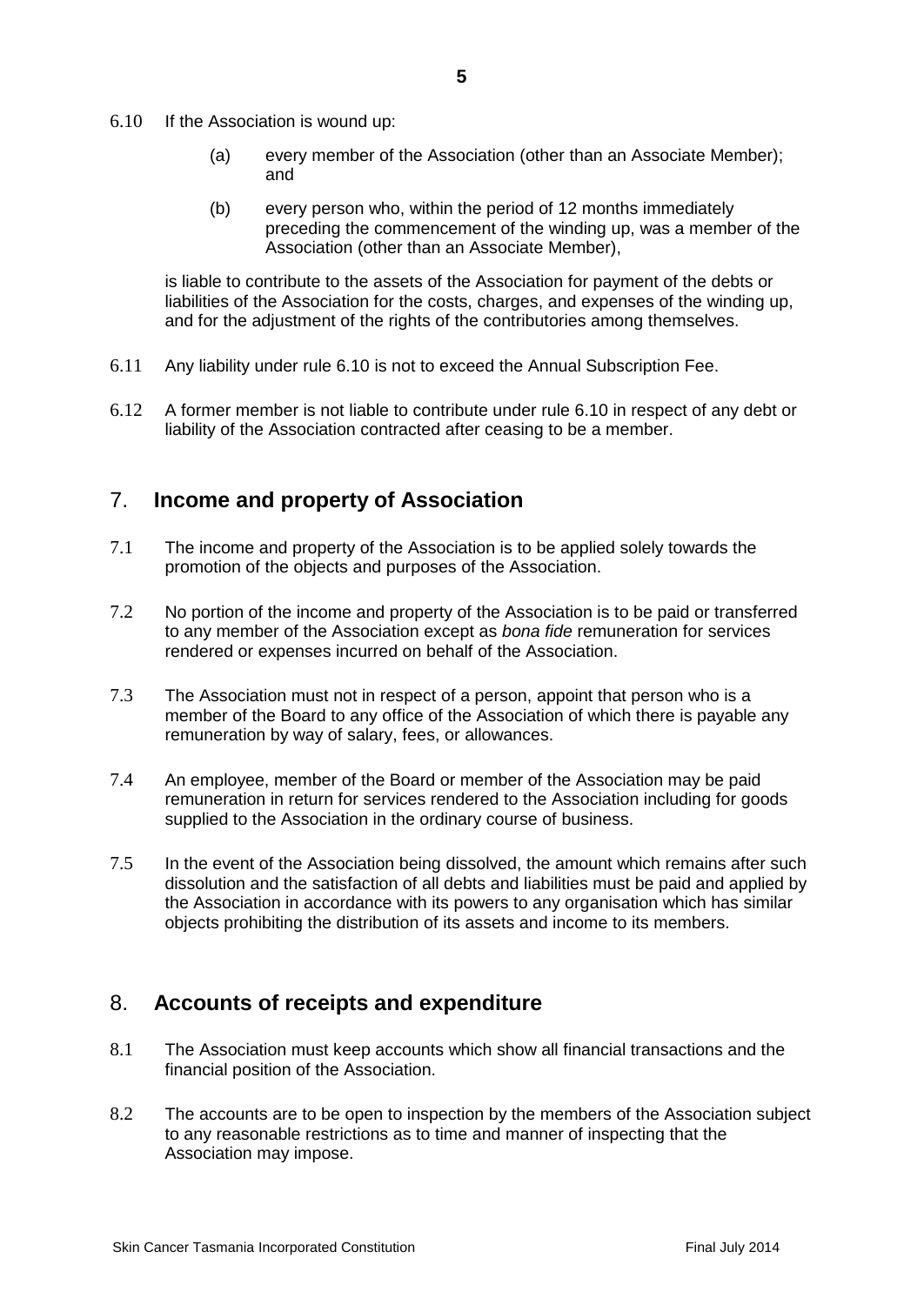- 8.3 The Secretary must keep all general records, and the Treasurer must keep all accounting books, and records of receipts and expenditure, connected with the operations and business of the Association, in the form and manner the Board determines.
- 8.4 The accounts, books, and records are to be kept at the Association's office or at any other place the Board decides.

#### <span id="page-5-0"></span>9. **Banking and finance**

- 9.1 The Treasurer, on behalf of the Association and subject to rule 5, is to receive all moneys paid to the Association.
- 9.2 The Board is to cause to be opened with any such financial institution as the Board selects:
	- (a) an account in the name of the Association, into which all General Money received is to be paid as soon as possible after receipt; and
	- (b) an account for the Gift Fund into which amounts described in rule 5.2 are to be paid as soon as possible after receipt.
- 9.3 All cheques, drafts, bills of exchange, promissory notes, and other negotiable instruments must be signed by the Treasurer of the Association and countersigned by another Board member of the Association.

#### <span id="page-5-1"></span>10. **Auditor**

- 10.1 At each AGM the members present are to appoint a person as the auditor of the Association.
- 10.2 The auditor is to hold office until the AGM next after that at which the person is appointed, and is eligible for reappointment.
- 10.3 If an appointment is not made at an AGM, the Board is to appoint an auditor for the current financial year of the Association.
- 10.4 If a casual vacancy occurs in the office of auditor during the course of a financial year of the Association, the Board may appoint a person as the auditor to hold office until the next succeeding AGM.
- 10.5 The auditor may only be removed from office by special resolution.

#### <span id="page-5-2"></span>11. **Audit of accounts**

11.1 The auditor is to examine the accounts of the Association at least once in each financial year of the Association.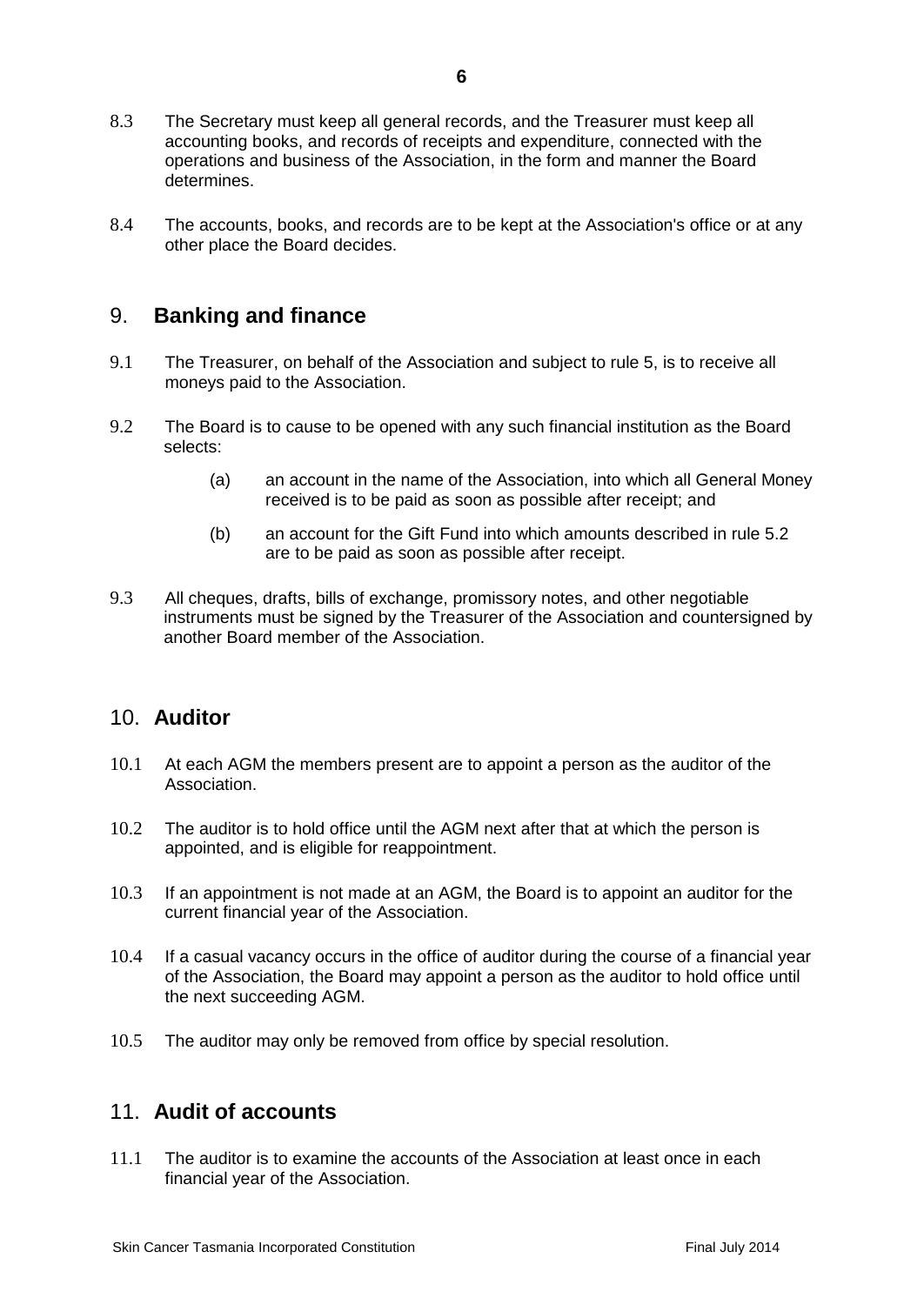- 11.2 The auditor is to:
	- (a) certify as to the correctness of the accounts of the Association; and
	- (b) report to the members at the AGM.
- 11.3 In the report and in certifying to the accounts the auditor is to state if:
	- (a) they have obtained the required information;
	- (b) in their opinion, the accounts are properly drawn up so as to exhibit a true and correct view of the financial position of the Association:
	- (i) according to the information at their disposal and the explanations given; and
	- (ii) as shown by the books of the Association; and
	- (c) the rules relating to the administration of the funds of the Association have been observed.
- 11.4 The Secretary and the Treasurer are to cause to be delivered to the auditor a list of all the accounts, books, and records of the Association.
- 11.5 The auditor may:
	- (a) have access to the accounts, books, records, vouchers, and documents of the Association;
	- (b) require from the servants of the Association any information and explanations they consider necessary for the performance of the duties as auditor;
	- (c) employ persons to assist them in investigating the accounts of the Association; and
	- (d) in relation to the accounts of the Association, examine any member of the Board or any servant of the Association.

## <span id="page-6-0"></span>12. **Annual General Meeting**

- 12.1 The Association is to hold an AGM each year.
- 12.2 The AGM is to be held on any day (being not later than 31 May of each year) the Board determines.
- 12.3 The AGM is to be in addition to any other general meetings that may be held in the same year.
- 12.4 The notice convening the AGM is to specify the purpose of the meeting.
- 12.5 The ordinary business of the AGM is to:
	- (a) confirm the minutes of the last preceding AGM and of any general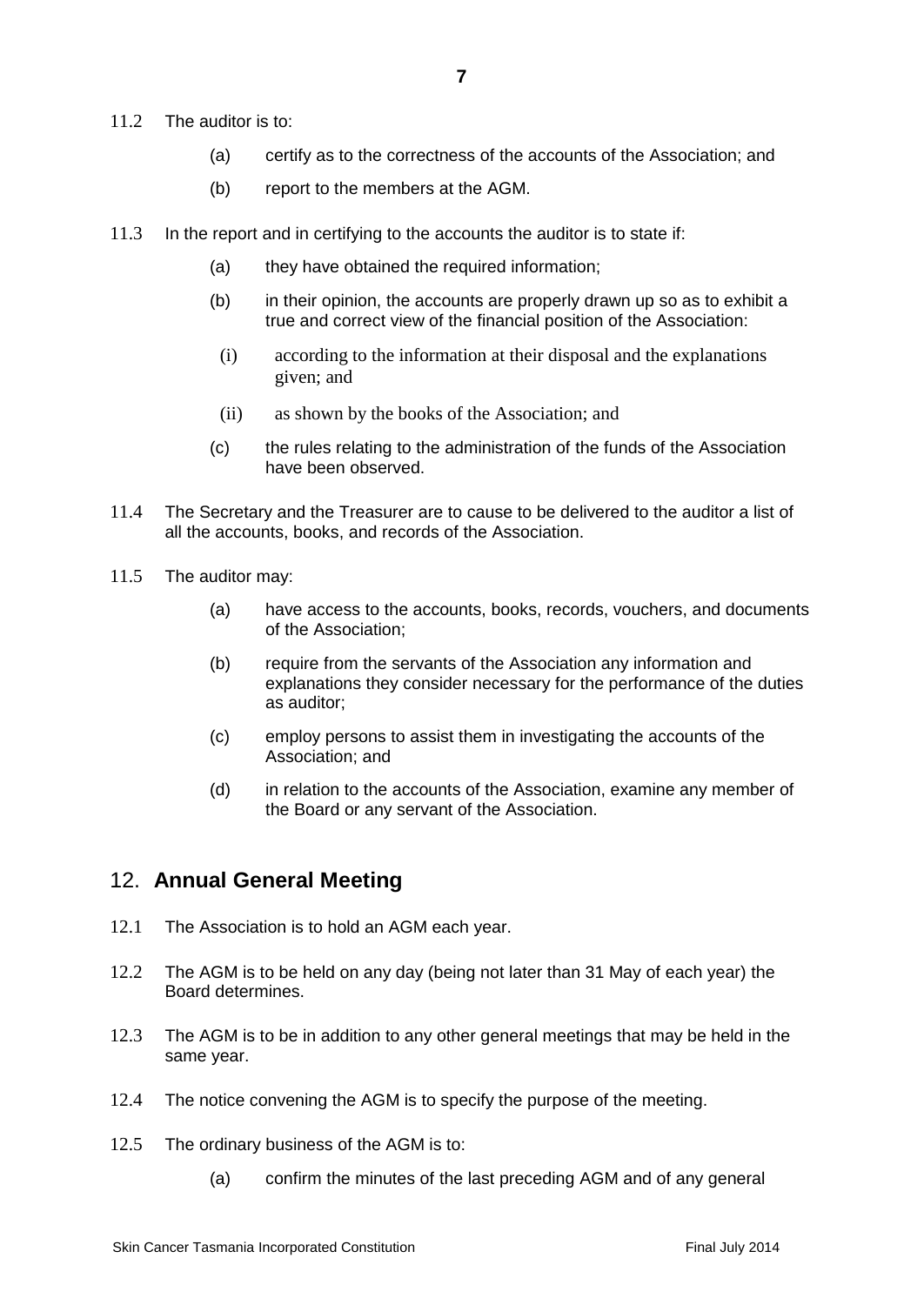- (b) receive from the Board and auditor reports on the transactions of the Association during the last preceding financial year;
- (c) elect members of the Board;
- (d) appoint the auditor and determine that person's remuneration; and
- (e) appoint a patron and vice-patron as non-executive appointments.
- 12.6 The AGM may transact special business of which notice is given in accordance with these rules.

## <span id="page-7-0"></span>13. **Special general meetings**

- 13.1 The Board may convene a special general meeting of the Association at any time.
- 13.2 The Board, on the requisition in writing of at least 20 members (not including Associate Members), must convene a special general meeting of the Association.
- 13.3 A requisition for a special general meeting:
	- (a) is to state the objects of the meeting;
	- (b) is to be signed by the requisitionists;
	- (c) is to be deposited at the office of the Association; and
	- (d) may consist of several documents in like form, each signed by one or more of the requisitionists.
- 13.4 If the Board does not cause a special general meeting to be held within 21 days from the day on which a requisition is deposited at the office of the Association, the requisitionists, or any of them, may convene the meeting within three months from the date of the deposit of the requisition.
- 13.5 A special general meeting convened by requisitionists is to be convened in the same manner as nearly as possible as meetings are convened by the Board.
- 13.6 All reasonable expenses incurred by requisitionists in convening a special general meeting are to be refunded by the Association.

## <span id="page-7-1"></span>14. **Business and quorum at general meetings**

- 14.1 All business transacted at a general meeting, except the ordinary business of the AGM, is special business.
- 14.2 Business is not to be transacted at a general meeting unless a quorum of members entitled to vote is personally present at the time the meeting is considering that business.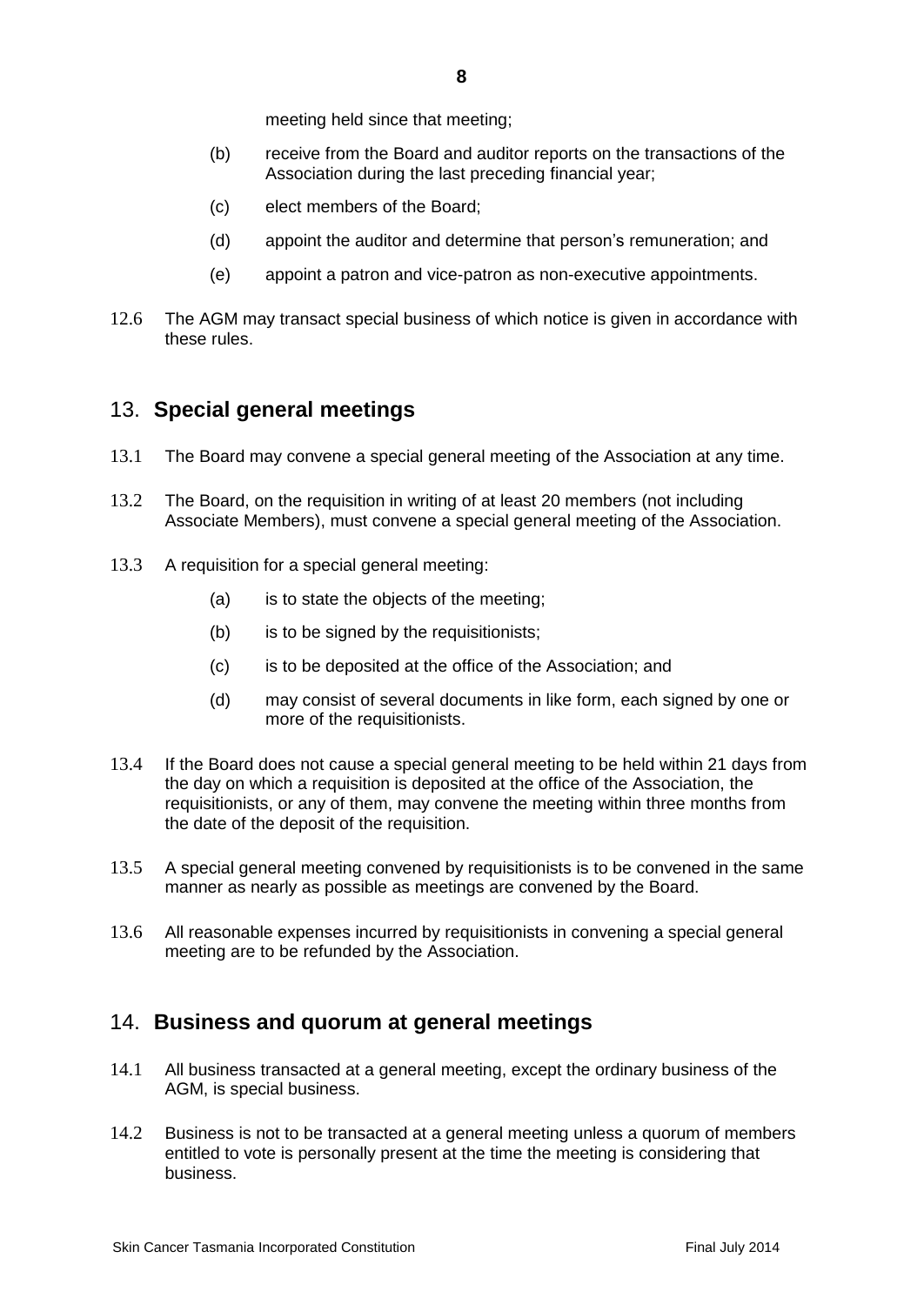- 14.4 If a quorum is not present half an hour after the appointed time for the commencement of a general meeting, the meeting:
	- (a) if convened upon the requisition of members, is to be dissolved; or
	- (b) in any other case, is to be adjourned to the same day in the next week at the same time at the same place.
- 14.5 If at an adjourned meeting a quorum is not present half an hour after the time appointed for the commencement of the meeting, the meeting is to be dissolved.
- 14.6 The chairperson, by written notice or at the time of the adjournment, may specify another place to which a meeting is to be adjourned.

## <span id="page-8-0"></span>15. **Chairperson to preside at general meetings**

- 15.1 The Chairperson, or in that person's absence, the Deputy Chairperson, is to preside as chairperson at every general meeting of the Association.
- 15.2 If the Chairperson and Deputy Chairperson are absent from a general meeting, the members present are to elect one of their number to preside as chairperson.

## <span id="page-8-1"></span>16. **Adjournment of general meetings**

- 16.1 The chairperson of a general meeting at which a quorum is present may, with the consent of the meeting, adjourn the meeting from time to time and place to place, but no business is to be transacted at an adjourned meeting other than the business left unfinished at the meeting at which the adjournment took place.
- 16.2 If a meeting is adjourned for 14 days or more, notice of the adjourned meeting is to be given in the same manner as the notice of the original meeting, but it is not otherwise necessary to give any notice of an adjournment or of the business to be transacted at an adjourned meeting.

## <span id="page-8-2"></span>17. **Determination of questions arising at general meetings**

- 17.1 A question arising at a general meeting of the Association is to be determined on a show of hands of members entitled to vote, unless before or on the declaration of the result of the show of hands a poll is demanded by a member (other than an Associate Member).
- 17.2 A declaration by the chairperson of the general meeting that a resolution has, on a show of hands, been carried, or carried unanimously, or carried by a particular majority, or lost, and an entry to that effect in the minute book of the Association, is evidence of the fact, without proof of the number or proportion of the votes recorded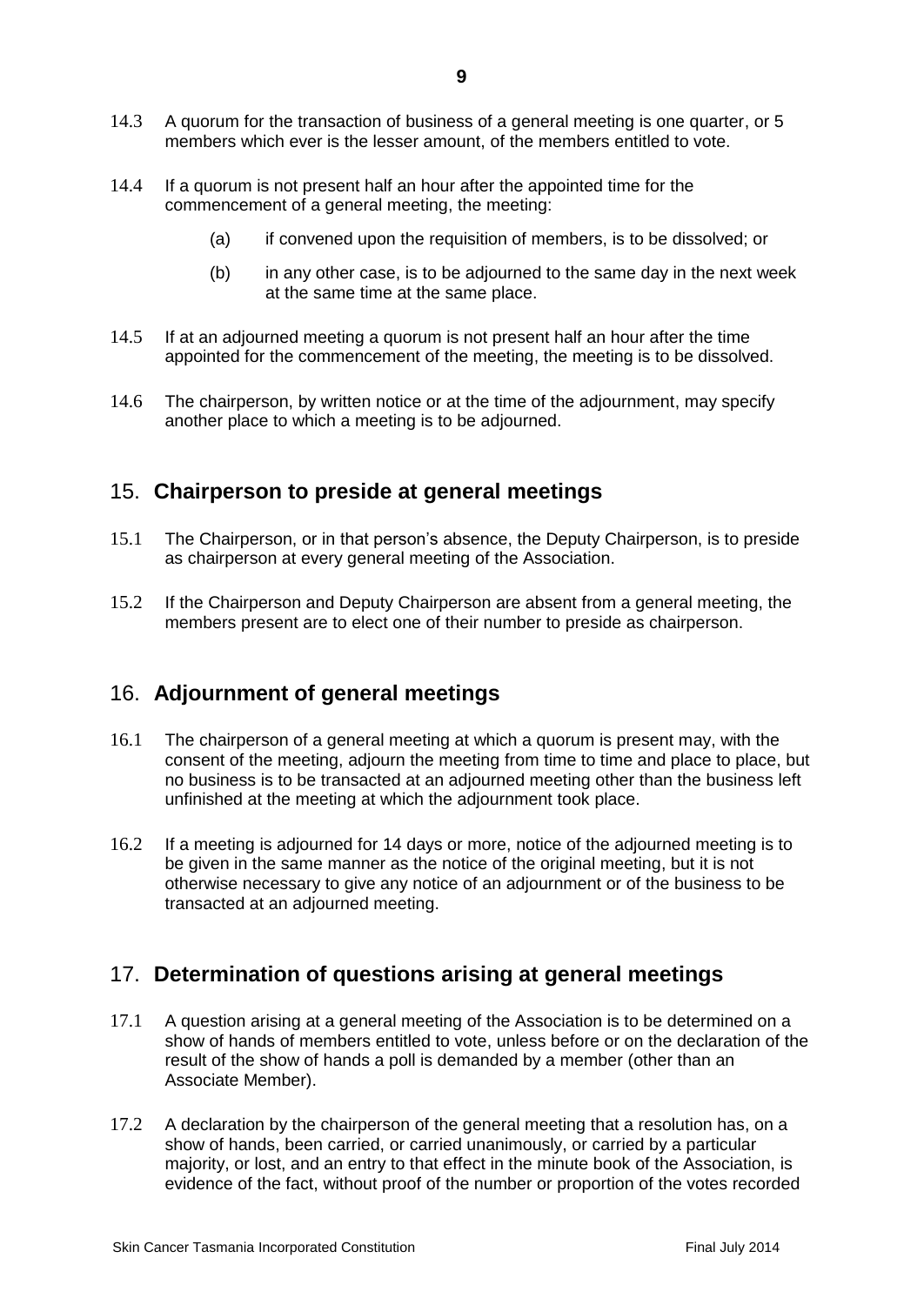#### <span id="page-9-0"></span>18. **Votes**

- 18.1 On any question arising at a general meeting of the Association, any member who is entitled to vote who is not the chairperson, has one vote only.
- 18.2 The chairperson is not entitled to a vote in accordance of 18.1 except in the circumstance when a casting vote is required.
- 18.3 A member may vote in person only.

#### <span id="page-9-1"></span>19. **Taking of poll**

- 19.1 If at a meeting a poll on any question is demanded:
	- (a) it is to be taken at that meeting in the manner the chairperson of the meeting directs; and
	- (b) the result of the poll is taken to be the resolution of the meeting on that question.
- 19.2 A poll that is demanded on the election of a chairperson, or on a question of adjournment, is to be taken immediately.
- 19.3 A poll that is demanded on any other question is to be taken at any time before the close of the meeting as the chairperson of the meeting directs.

## <span id="page-9-2"></span>20. **Affairs of Association to be managed by a Board**

- 20.1 The affairs of the Association are to be managed by a Board constituted as provided in rule 21.
- 20.2 The Board:
	- (a) is to control and manage the business and affairs of the Association in the best interests of the members as a whole, and is to create (and may amend from time to time), document and comply with policies for such control and management;
	- (b) may exercise all the powers and perform all the functions of the Association, other than those powers and functions that are required by these rules to be exercised by general meetings of members of the Association; and
	- (c) has power to do anything that appears to the Board to be essential for the proper management of the business and affairs of the Association.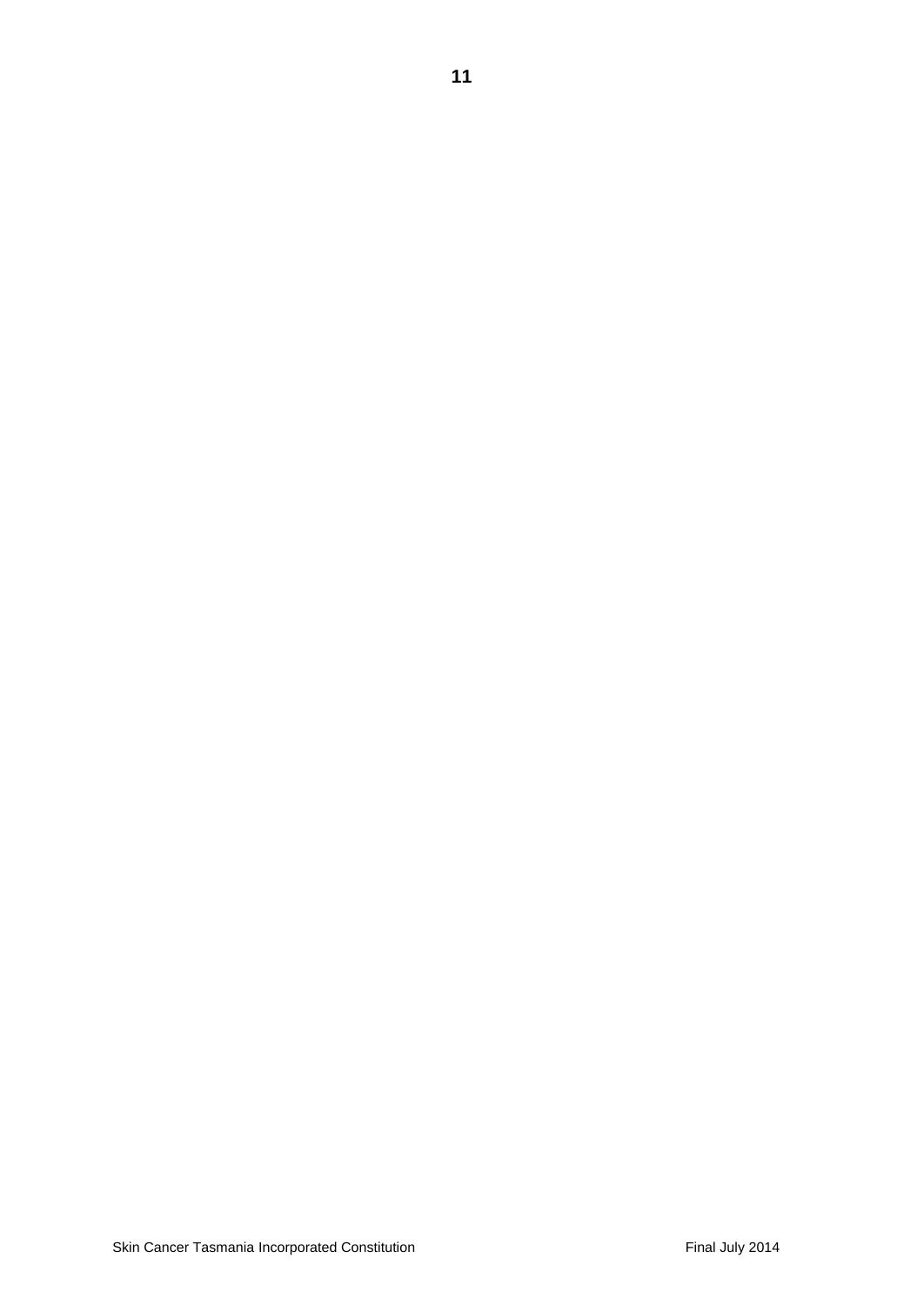## 21. **Constitution of the Board**

- 21.1 Rule 21 is, where applicable, subject to the transitional rules set out in Appendix A (transitional rules). The transitional rules prevail to the extent of any inconsistency.
- 21.2 The Board will consist of a minimum of 4 elected individuals, comprising:
	- (a) Chairperson;
	- (b) Deputy Chairperson;
	- (c) Secretary;
	- (d) Treasurer
- 21.3 In addition to the board members referred to in Rule 21.2, the AGM may appoint a number of general members to a maximum of 6 general members.
- 21.4 In addition to board members mentioned in 21.3, the Board may appoint a maximum of 2 general members. At the time of any increase to the number of general members of the Board, a casual vacancy will exist in respect of the newly created position.
- 21.5 Subject to these rules and the transitional rules set out in Appendix A, each Board member will hold office until the second AGM after the date of election (2 year term), but is eligible for re-election.
- 21.6 If a casual vacancy occurs in the office of a Board member, the Board may appoint an individual (who may be a Board member) to fill the vacancy until the conclusion of the AGM next following the date of the appointment.

## <span id="page-11-0"></span>22. **Appointment of members of Board**

- 22.1 Nominations of candidates for election as Board members in the roles referred to in rule 21.2 are to be:
	- (a) made in writing signed by two members (other than Associate Members) of the Association and accompanied by the written consent of the candidate (which may be endorsed on the nomination); and
	- (b) delivered to the Secretary at least ten days before the date fixed for the holding of the AGM.
- 22.2 Associate Members are not eligible to stand for election.
- 22.3 If insufficient nominations are received to fill vacancies on the Board:
	- (a) the candidates nominated are to be taken as elected; and
	- (b) further nominations are to be received at the AGM.
- 22.4 If sufficient nominations are not received at the AGM the Board should appoint an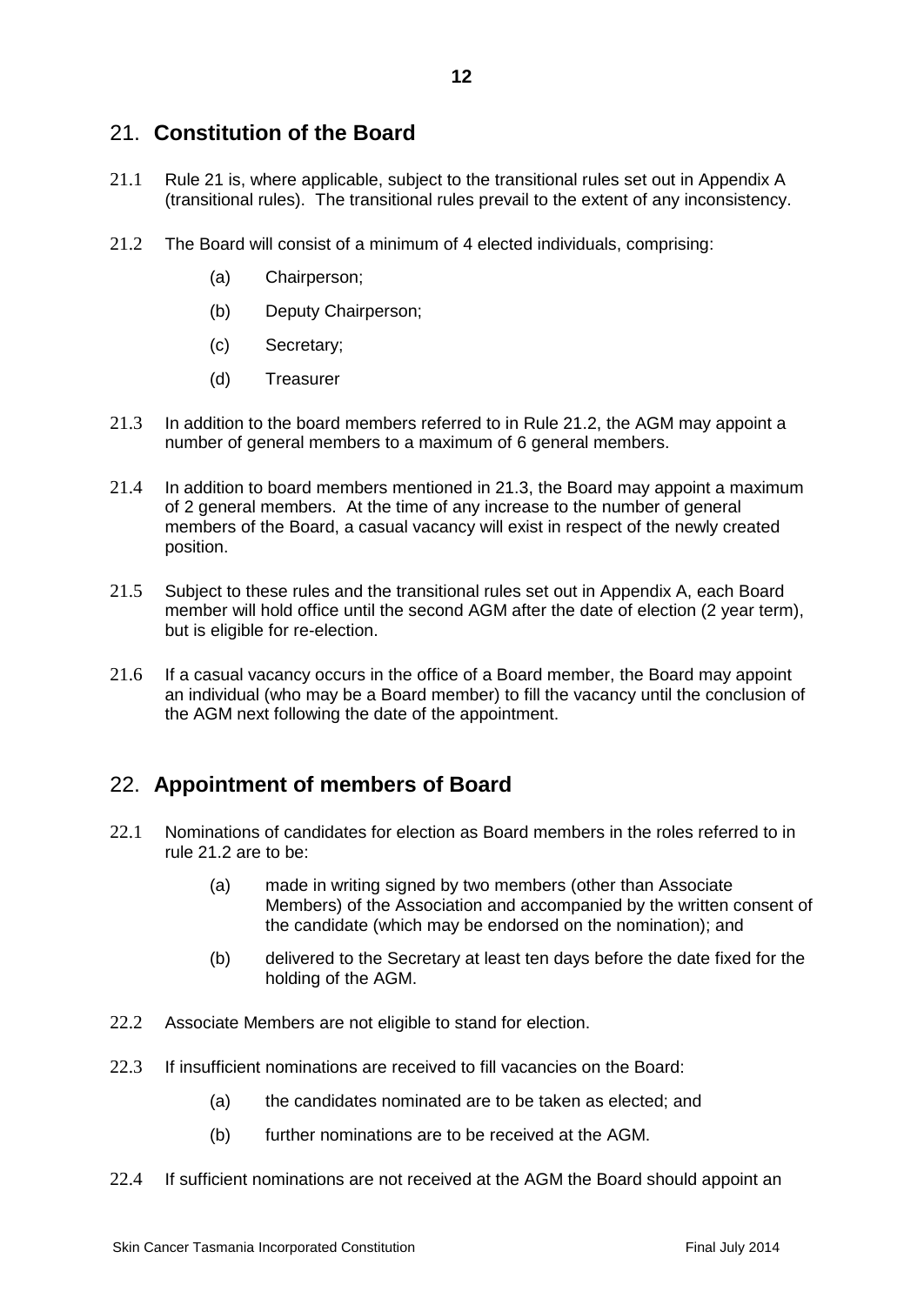individual to each position unfilled as outlined in 21.6.

- 22.5 If the number of nominations received is equal to the number of vacancies to be filled, the persons nominated are taken to be elected.
- 22.6 If the number of nominations exceeds the number of vacancies to be filled, a ballot is to be held.
- 22.7 The ballot for the election of Board members is to be conducted at the AGM in such usual manner as directed by the Board.

#### <span id="page-12-0"></span>23. **Vacation of office**

- 23.1 For the purposes of these rules, the office of a Board member becomes vacant if the Board member:
	- (a) dies;
	- (b) becomes bankrupt or applies to take or takes advantage of any law relating to bankrupt or insolvent debtors or compounds with their creditors, or makes any assignment of their estate for their benefit;
	- (c) is disqualified from managing a corporation under the *Corporations Act 2001*;
	- (d) is disqualified from being a responsible person by the Commissioner of the Australian Charities and Not-for profits Commission;
	- (e) becomes of unsound mind;
	- (f) resigns office in writing addressed to the Board;
	- (g) ceases to be resident in the State;
	- (h) fails, without leave granted by the Board, to attend three consecutive meetings of the Board;
	- (i) ceases to be voting member of the Association;
	- (j) fails to pay all arrears of Annual Subscription Fee due, within fourteen days after receiving a notice in writing signed by the Secretary stating that they have ceased to be a financial member of the Association; or
	- (k) a resolution is passed at a special general meeting of the Association, satisfying the requirements of Rule 29, to expel the member of the Board and a majority of the members of the Board agree to the resolution.

#### <span id="page-12-1"></span>24. **Meetings of the Board**

24.1 The Board is to meet at least once in every three month period at any place and time the Board determines.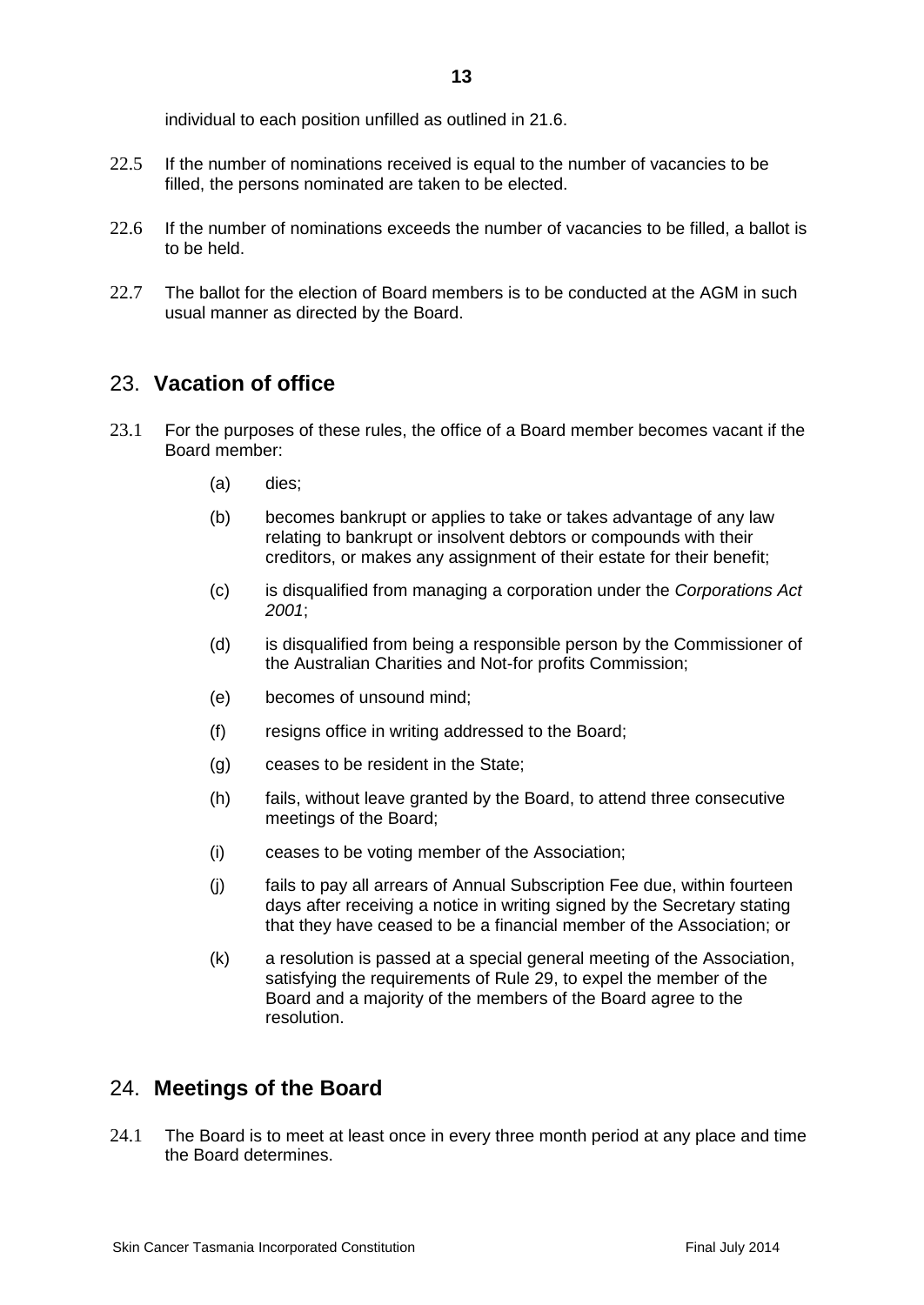- 24.2 Special meetings of the Board may be convened by the chairperson, or any two of its members.
- 24.3 A meeting of the Board may be held by the members of the Board communicating with each other by any technological means by which they are able simultaneously to hear each other and to participate in discussion.
- 24.4 Notice is to be given to members of the Board of any special meeting, specifying the general nature of the business to be transacted, and no other business is to be transacted at such a meeting.
- 24.5 51 percent of the Board (rounding down) constitutes a quorum for the transaction of the business of a meeting of the Board.
- 24.6 Business is not to be conducted unless a quorum is present (including by technological means satisfying the requirements of rule 24.3).
- 24.7 If half an hour after the time appointed for the meeting a quorum is not present, the meeting is to be adjourned to the same place and at the same hour of the same day in the following week unless the meeting was a special meeting in which case it is to be dissolved.
- 24.8 At a meeting of the Board, the following is to preside:
	- (a) the Chairperson, or in their absence, the Deputy Chairperson; or
	- (b) if the Chairperson and the Deputy Chairperson are absent, any one of the remaining members of the Board as may be chosen by the Board members present.
- 24.9 Any questions arising at a meeting of the Board are to be determined:
	- (a) on a show of hands; or
	- (b) if demanded by a member of the Board, by a poll taken in any manner the person presiding at the meeting determines.
- 24.10 Each Board member present at a meeting of the Board or of any sub-committee appointed by the Board (including the person presiding at the meeting) is entitled to one vote.
- 24.11 If there is an equality of votes on any question, the person presiding has a second or casting vote.
- 24.12 Written notice of each Board meeting is to be served on each member of the Board by:
	- (a) delivering it at a reasonable time before the meeting;
	- (b) sending it by post in a prepaid envelope addressed to their usual or last known address in time to reach them in due course of post before the date of the meeting; or
	- (c) sending it to the electronic address nominated by the member a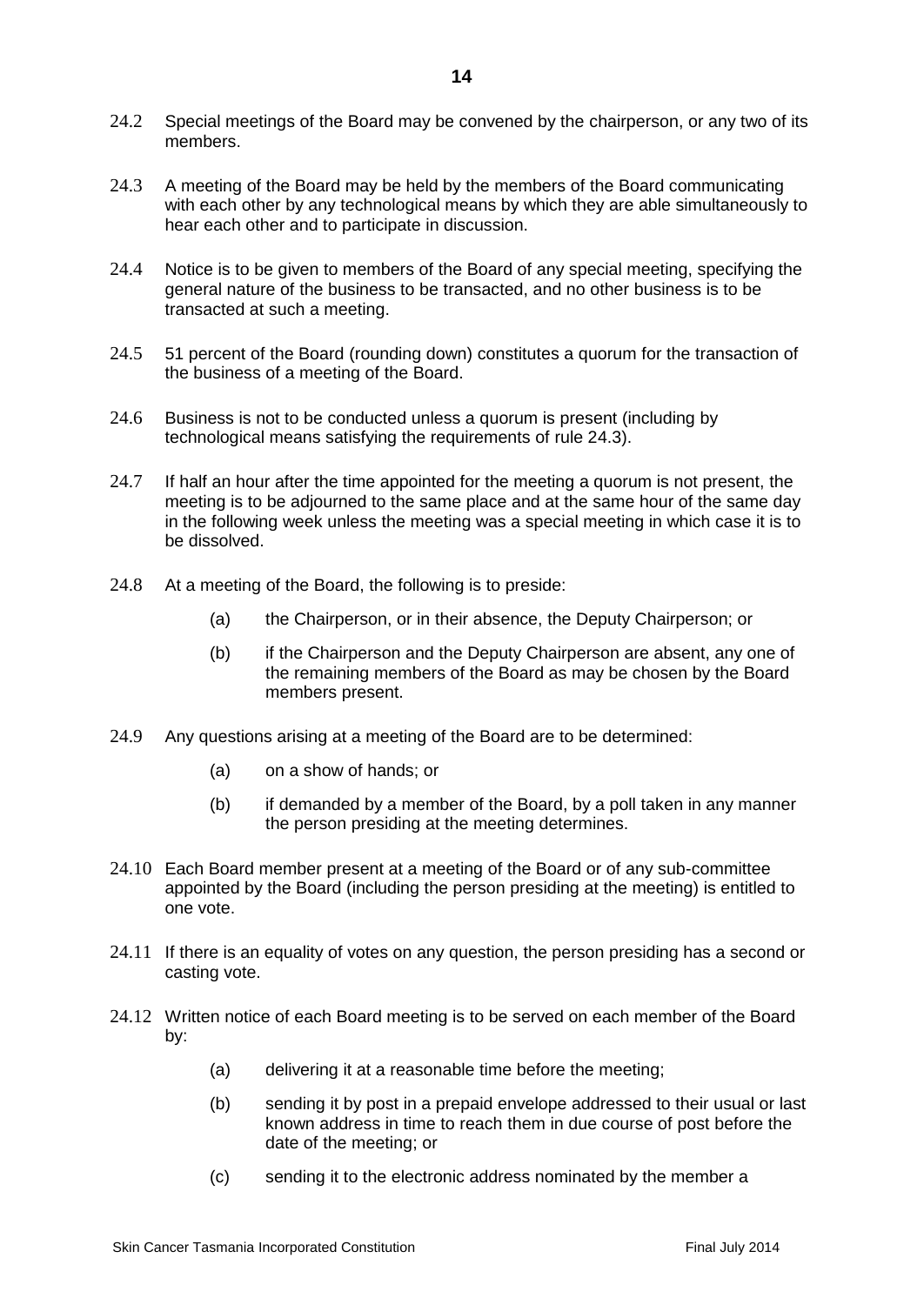reasonable time before the meeting.

#### <span id="page-14-0"></span>25. **Disclosure of interest**

- 25.1 A member of the Board who is interested in any contract or arrangement made or proposed to be made with the Association is to disclose the interest:
	- (a) at the first meeting of the Board at which the contract or arrangement is first taken into consideration, if the interest then exists; or
	- (b) in any other case, at the first meeting of the Board after the acquisition of the interest.
- 25.2 If a member of the Board becomes interested in a contract or arrangement after it is made or entered into, they should disclose the interest at the first meeting of the Board after they becomes so interested.
- 25.3 Unless the Board resolves otherwise, a member of the Board is not to vote as a member of the Board in respect of any contract or arrangement in which they are interested and any such vote is not to be counted.

#### <span id="page-14-1"></span>26. **Sub-committees**

- 26.1 The Board may:
	- (a) appoint a sub-committee from the Board;
	- (b) appoint the Chairperson for the sub-committee; and
	- (c) prescribe the powers and functions of that sub-committee.
- 26.2 The Board may co-opt any person as a member of a sub-committe, whether or not the person is a member of the Association.
- 26.3 The chairperson of a sub-committee is to convene and preside over meetings of that sub-committee.
- 26.4 Save as otherwise specified in this rule 26, the provisions of rule 24 apply to a subcommittee as if references to the Board were to the sub-committee.

## <span id="page-14-2"></span>27. **Annual Subscription Fees**

- 27.1 The Annual Subscription Fees payable by members shall be determined by the board.
- 27.2 The Annual Subscription Fees are due and payable not later than the commencement of each AGM, and shall be in respect of the period commencing at the start of the AGM and ceasing immediately before the start of the next AGM.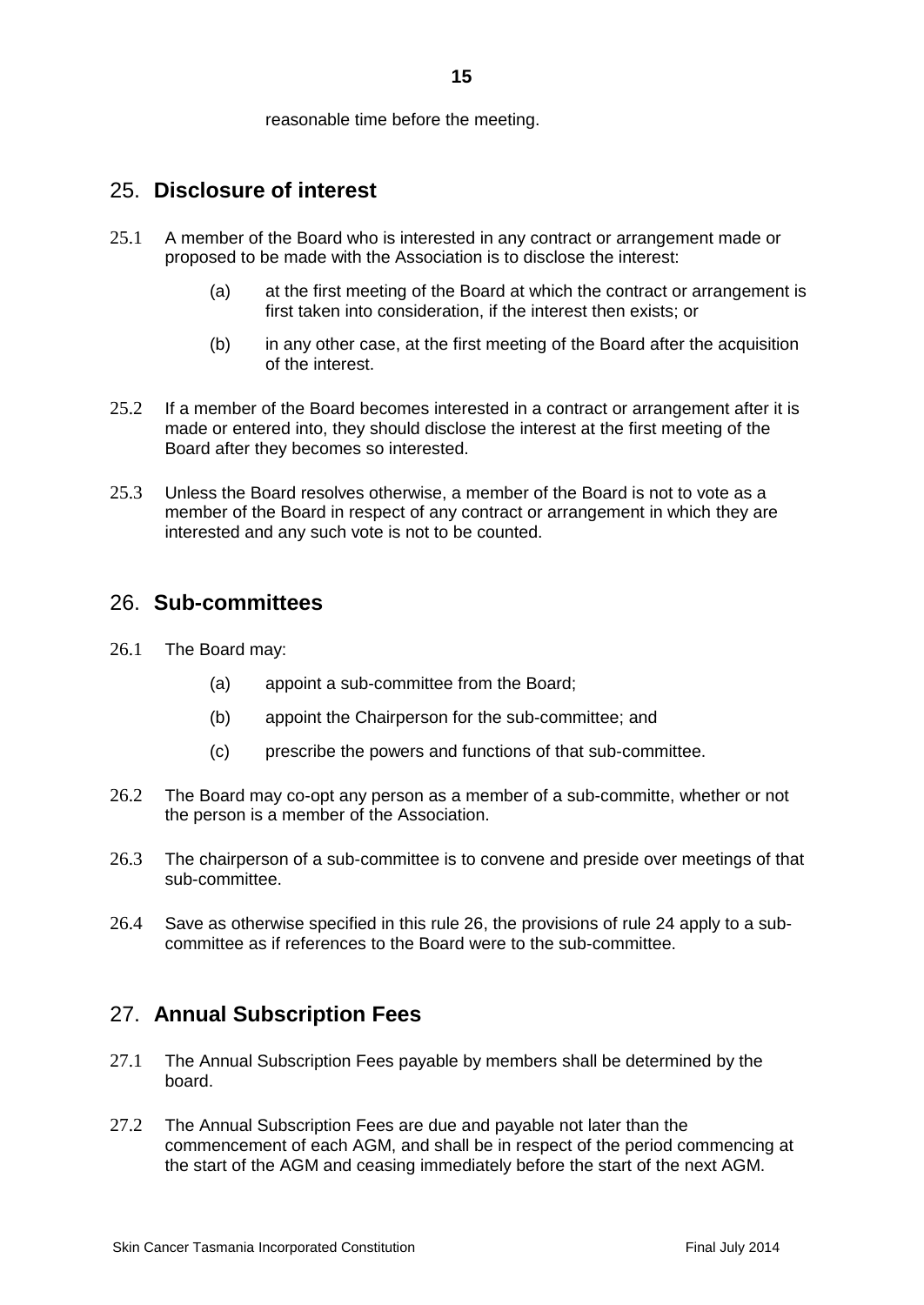27.3 Members who have not paid their Annual Subscription Fees in full shall not be entitled to take part in any deliberations whatsoever, or have power to vote.

#### <span id="page-15-0"></span>28. **Notices**

- 28.1 A notice may be served by or on behalf of the Association on any member:
	- (a) personally;
	- (b) by sending it through the post in a prepaid envelope addressed to the member at their usual or last-known address; or
	- (c) by sending it to the fax number, e-mail, or electronic address nominated by the member.
- 28.2 A notice given in accordance with clause 28.1 is taken to be received:
	- (a) if hand delivered, on delivery;
	- (b) if sent by prepaid post, three days after the date of posting; or
	- (c) if sent by facsimile or e-mail, when the sender's facsimile or e-mail system generates a message confirming successful transmission/delivery of the notice unless, within eight business hours after that transmission, the recipient informs the sender that the entire notice has not been received.

#### <span id="page-15-1"></span>29. **Expulsion of members**

- 29.1 The Board may expel a member from the Association if, in the resolution of the Board, the member is guilty of conduct detrimental to the interests of the Association.
- 29.2 The expulsion of a member under rule 29.1 does not take effect until the later of:
	- (a) the expiration of 14 days after the service on the member of a notice under rule 29.3; or
	- (b) if the member exercises their right of appeal under this rule, the conclusion of the special general meeting convened to hear the appeal, if it is unsuccessful.
- 29.3 If the Board expels a member from the Association, the Secretary of the Association, without undue delay, is to cause to be served on the member a notice in writing:
	- (a) stating that the Board has expelled the member;
	- (b) specifying the grounds for the expulsion; and
	- (c) informing the member of a right to appeal against the expulsion under rule 29.4.
- 29.4 A member may appeal against an expulsion under rule 29.1 by delivering or sending by post or sending by e-mail to the chairperson and secretary, within 14 days after the service of a notice under rule 29.3, a notice in writing demanding the convening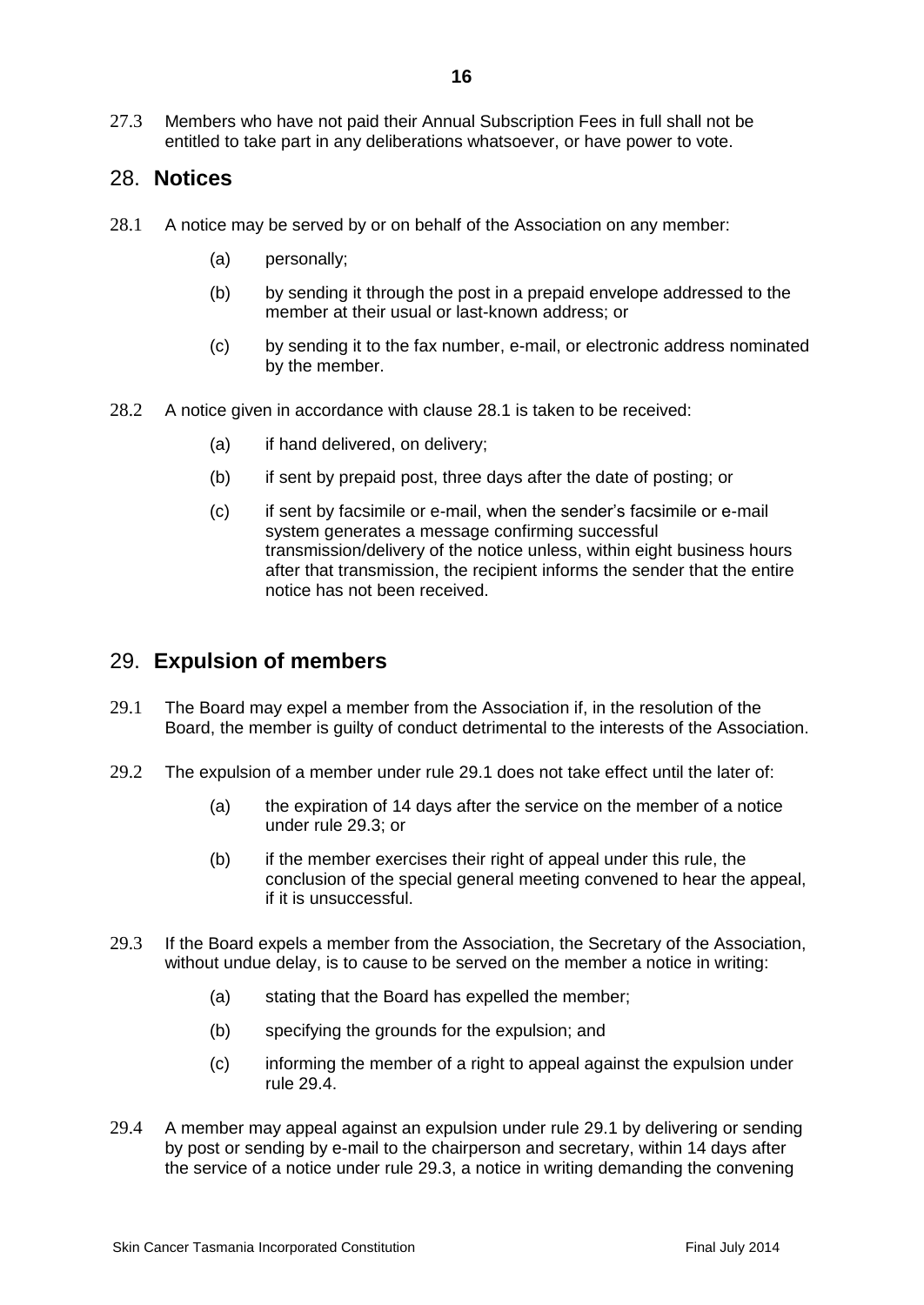of a special general meeting for the purpose of hearing the appeal.

- 29.5 On receipt of such a notice the Board is to cause a special general meeting of members to be held within 21 days after the date on which the notice is received.
- 29.6 At a special general meeting convened for the purpose of this rule:
	- (a) no business other than the question of the expulsion is to be transacted;
	- (b) the Board must place before the meeting details of the grounds of the expulsion and the Board's reasons for the expulsion;
	- (c) the expelled member is to be given an opportunity to be heard; and
	- (d) the members present (other than Associate Members) are to vote by secret ballot on the question whether the expulsion should be lifted or confirmed.
- 29.7 If at the special general meeting half or fewer of the members present and entitled to vote at the meeting vote in favour of confirming the expulsion:
	- (a) the expulsion is to be taken to have been lifted; and
	- (b) the expelled member is entitled to continue as a member of the Association.
- 29.8 If at the special general meeting a majority of the members present and entitled to vote at the meeting vote in favour of confirming the expulsion:
	- (a) the expulsion takes effect, and
	- (b) the expelled member ceases to be a member of the Association.

#### <span id="page-16-0"></span>30. **Disputes**

- 30.1 A dispute between a member of the Association in the capacity as a member and the Association is to be determined by arbitration in accordance with the provisions of the *Commercial Arbitration Act 2011*.
- 30.2 This rule does not affect the operation of rule 29.

#### <span id="page-16-1"></span>31. **Seal of Association**

- 31.1 The seal of the Association is to be in the form of a rubber stamp, inscribed with the name of the Association encircling the word "Seal".
- 31.2 The seal of the Association is not to be affixed to any instrument except by the authority of the Board.
- 31.3 The affixing of the seal is to be attested by the signatures of: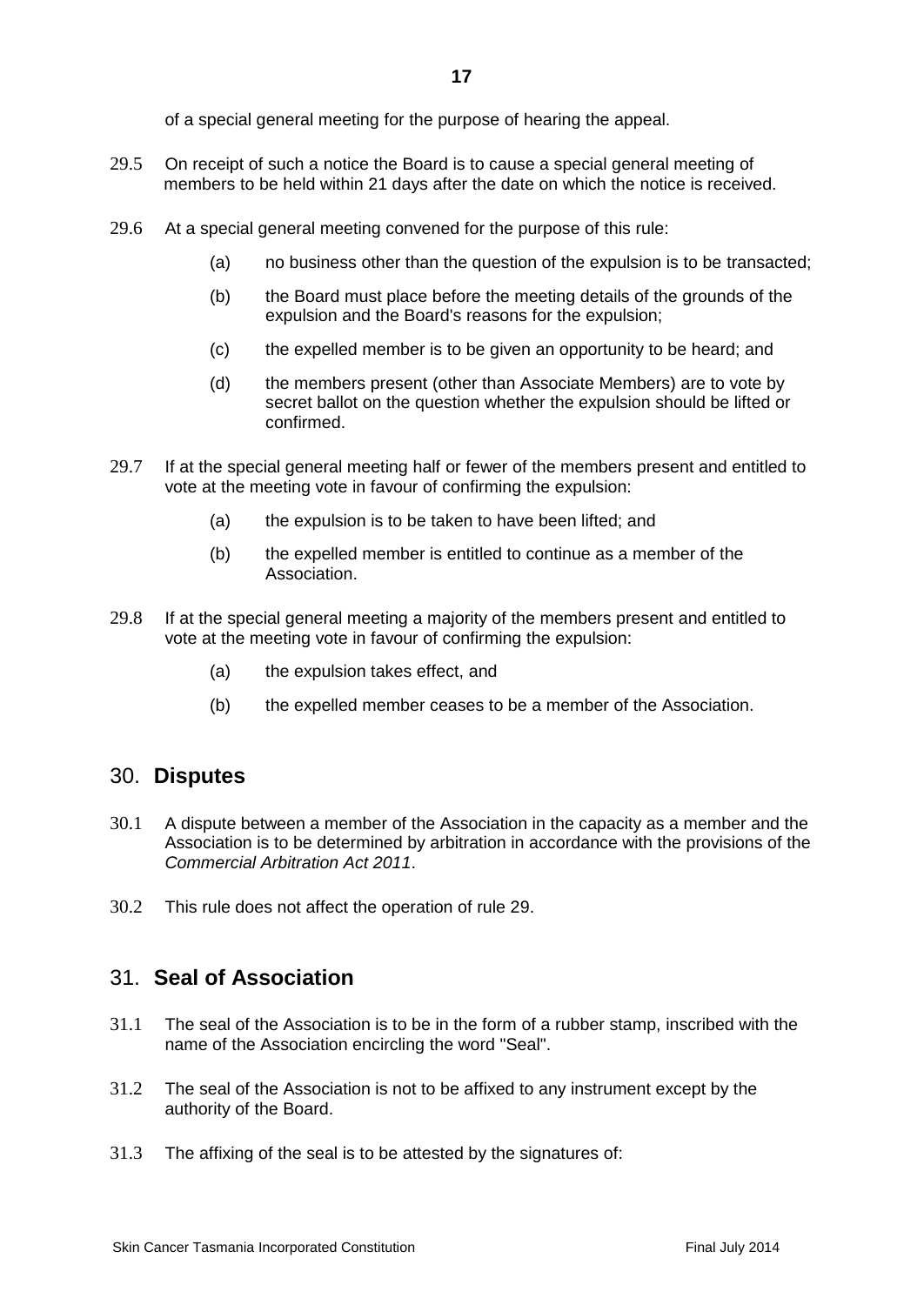- (a) two members of the Board; or
- (b) one member of the Board and the Public Officer or any other person the Board may appoint for that purpose.
- 31.4 Attestation under rule 31.3 is sufficient for all purposes that the seal was affixed by authority of the Board.
- 31.5 The seal is to remain in the custody of the Secretary.

#### <span id="page-17-0"></span>32. **Indemnities**

- 32.1 To the extent permitted by law, the Association indemnifies every officer and Board member of it out of the assets of the Association against any liability incurred by that person in their capacity as an officer or Board member of the Association:
	- (a) to a person other than the Association or a related body corporate (as defined in the *Corporations Act 2001*) of it unless the liability arises out of conduct on the part of the officer or Board member which involves a lack of good faith;
	- (b) in defending any proceedings, whether civil or criminal, in which judgment is given in their favour or in which they are acquitted; and
	- (c) in connection with any application, in relation to such proceedings, in which a court grants relief to the person.

#### <span id="page-17-1"></span>33. **Amendment to Rules**

33.1 The rules of the Association may be altered only in accordance with section 18 of the Act.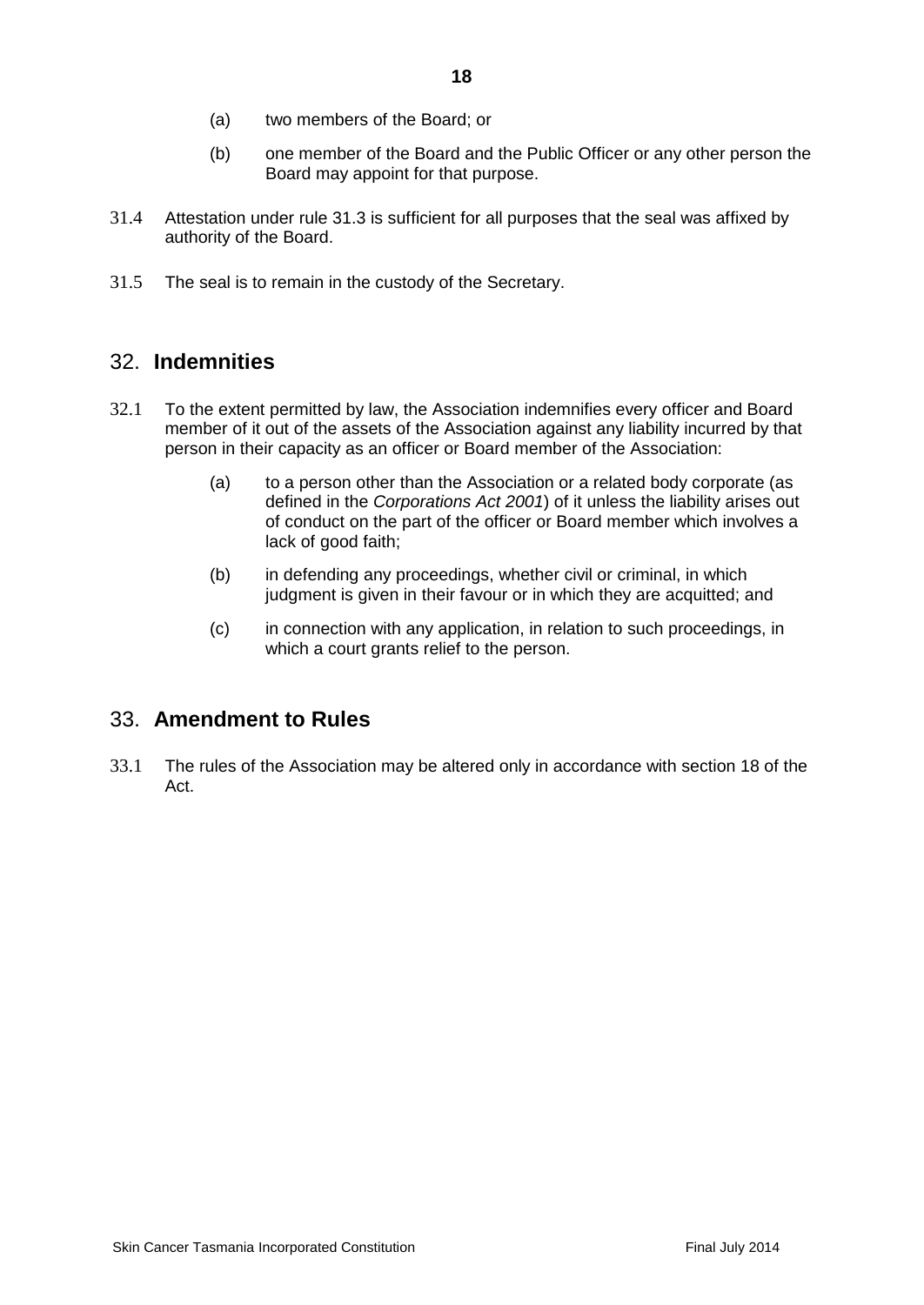## <span id="page-18-0"></span>**Appendix A - Transitional Rules (***Rule 20.1***)**

## **Operation of rule 21**

Rule 21 is, where applicable, subject to the transitional rules set out in this Appendix A. The transitional rules prevail to the extent of any inconsistency.

#### **Board members**

At the date of adoption of these rules, the persons named below will be the members of the Board.

| ### | (Chairperson)        |
|-----|----------------------|
| ### | (Deputy Chairperson) |
| ### | (Secretary)          |
| ### | (Treasurer)          |
|     |                      |

###, ###, ###, and ### (general members)

## **First AGM**

At the first AGM of the Association following the adoption of these rules, all Board members will retire from office and may stand for re-election in accordance with these rules. The Deputy Chairperson and the Secretary will be elected for a one year term and the Chairperson and Treasurer will be elected for a two year term. Any other members elected to the board will be elected for a one year term. Nomination and election of Board members to replace them will occur in accordance with these rules.